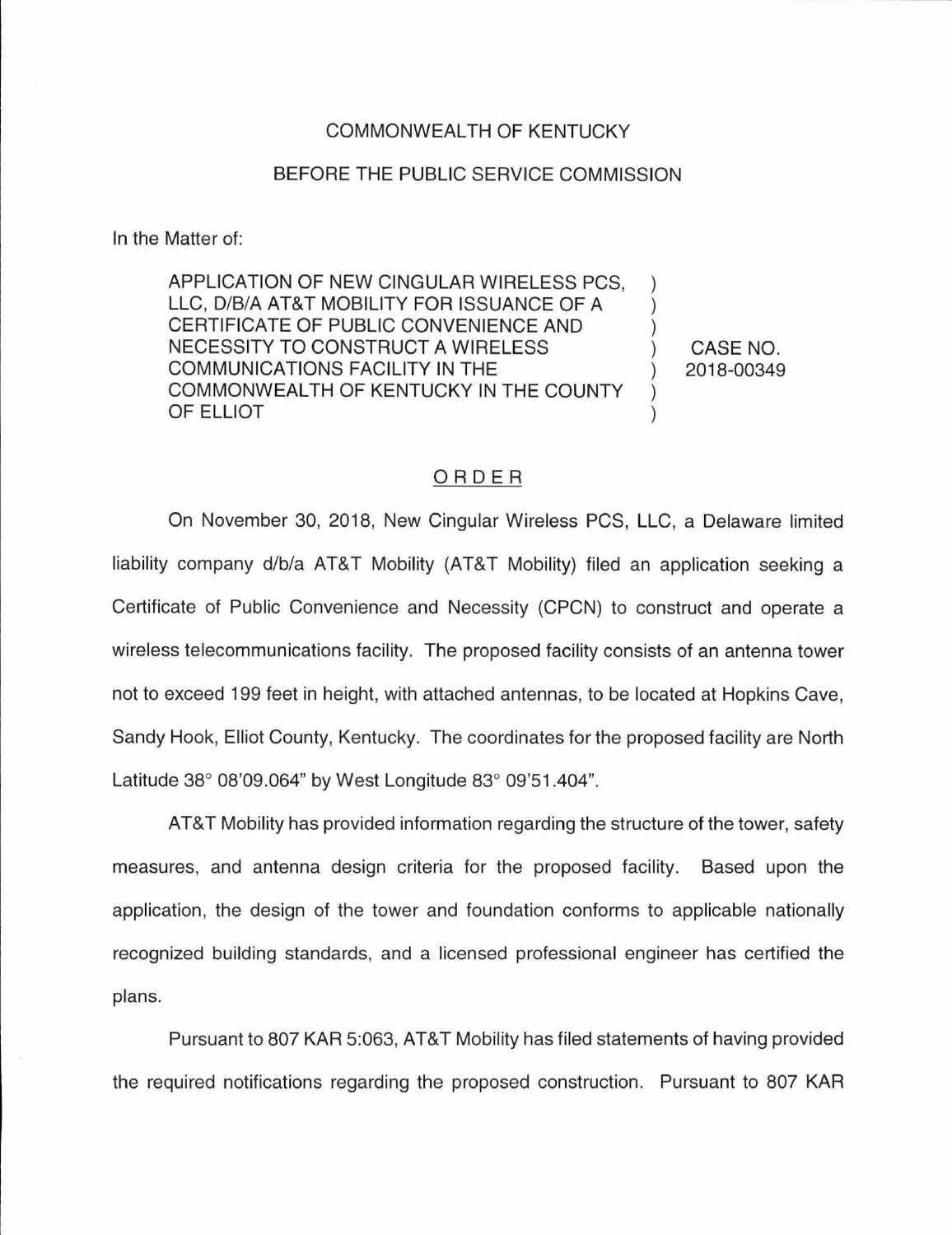5:063, AT&T Mobility has filed evidence that the county judge/executive and all property owners within 500 feet and contiguous to the cell site have been notified of the proposed construction. The notices solicited any comments and informed the recipients of their right to request intervention. The Commission has not received any public comments in the record.

AT&T Mobility is not required to file applications with the Federal Aviation Administration and the Kentucky Airport Zoning Commission seeking approval for the construction and operation of the proposed facility for this site.

The Commission, having considered the evidence of record and being otherwise sufficiently advised, finds that AT&T Mobility has demonstrated that a facility is necessary to provide adequate utility service and, therefore, a CPCN to construct the proposed facility should be granted.

Pursuant to KRS 278.280, the Commission is required to determine proper practices to be observed when it finds, upon complaint or on its own motion, that the facilities of any utility subject to its jurisdiction are unreasonable, unsafe, improper, or insufficient. To assist the Commission in its efforts to comply with this mandate, AT&T Mobility should notify the Commission if the antenna tower is not used to provide service in the manner set out in the application and this Order. Upon receipt of such notice, the Commission may, on its own motion, institute proceedings to consider the proper practices, including removal of the unused antenna tower, which should be observed by AT&T Mobility.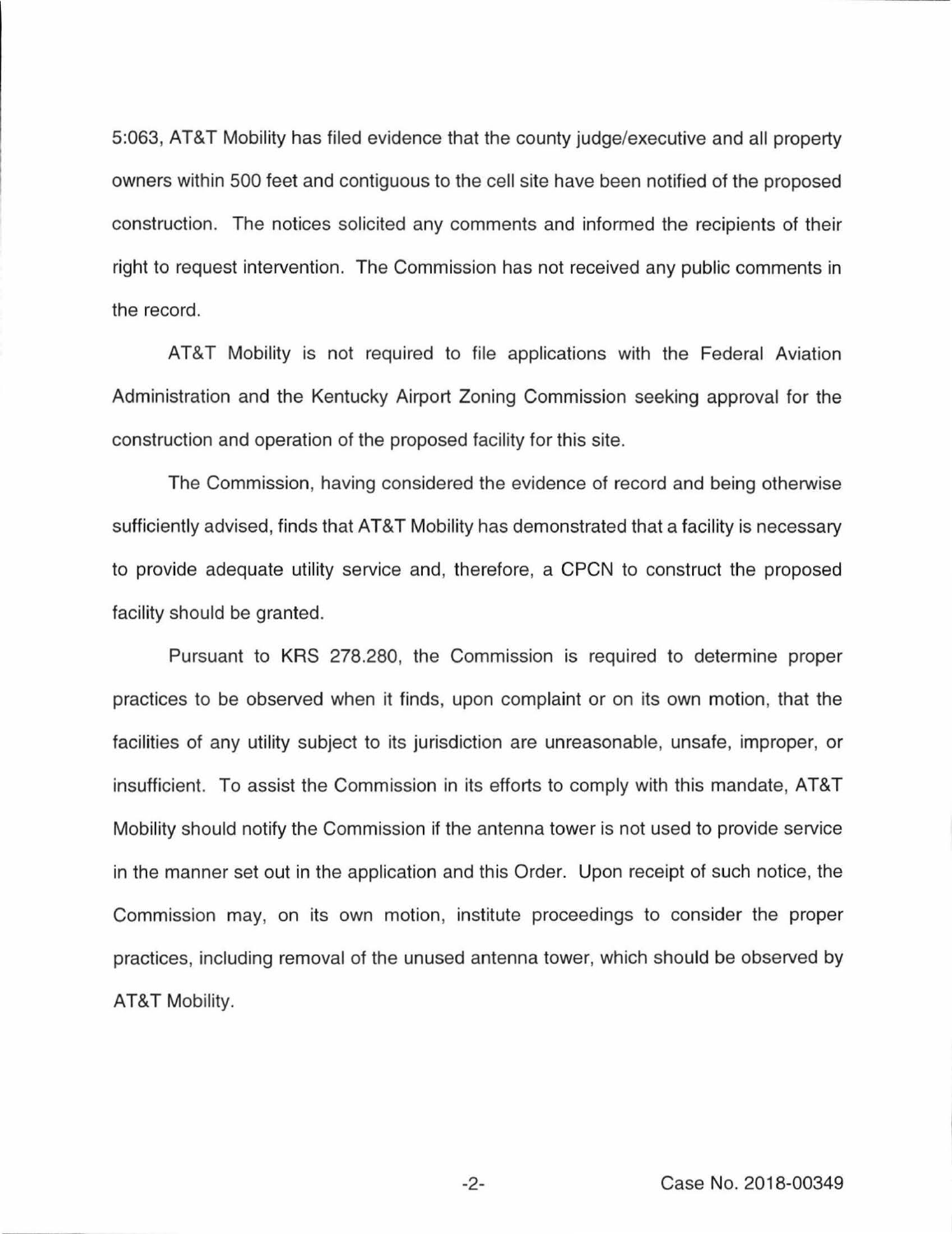## IT IS THEREFORE ORDERED that:

1. AT&T Mobility is granted a CPCN to construct a wireless telecommunications facility. The proposed facility consists of an antenna tower not to exceed 199 feet in height, with attached antennas, to be located at Hopkins Cave, Sandy Hook, Elliot County, Kentucky. The coordinates for the proposed facility are North Latitude 38° 08'09.064" by West Longitude 83° 09'51.404".

2. AT&T Mobility shall immediately notify the Commission in writing, if, after the antenna tower is built and utility service is commenced, the tower is not used for a period of three months in the manner authorized by this Order.

3. Documents filed, if any, in the future pursuant to ordering paragraph 2 herein shall reference this case number and shall be retained in the post-case correspondence file.

4. This case is closed and removed from the Commission's docket.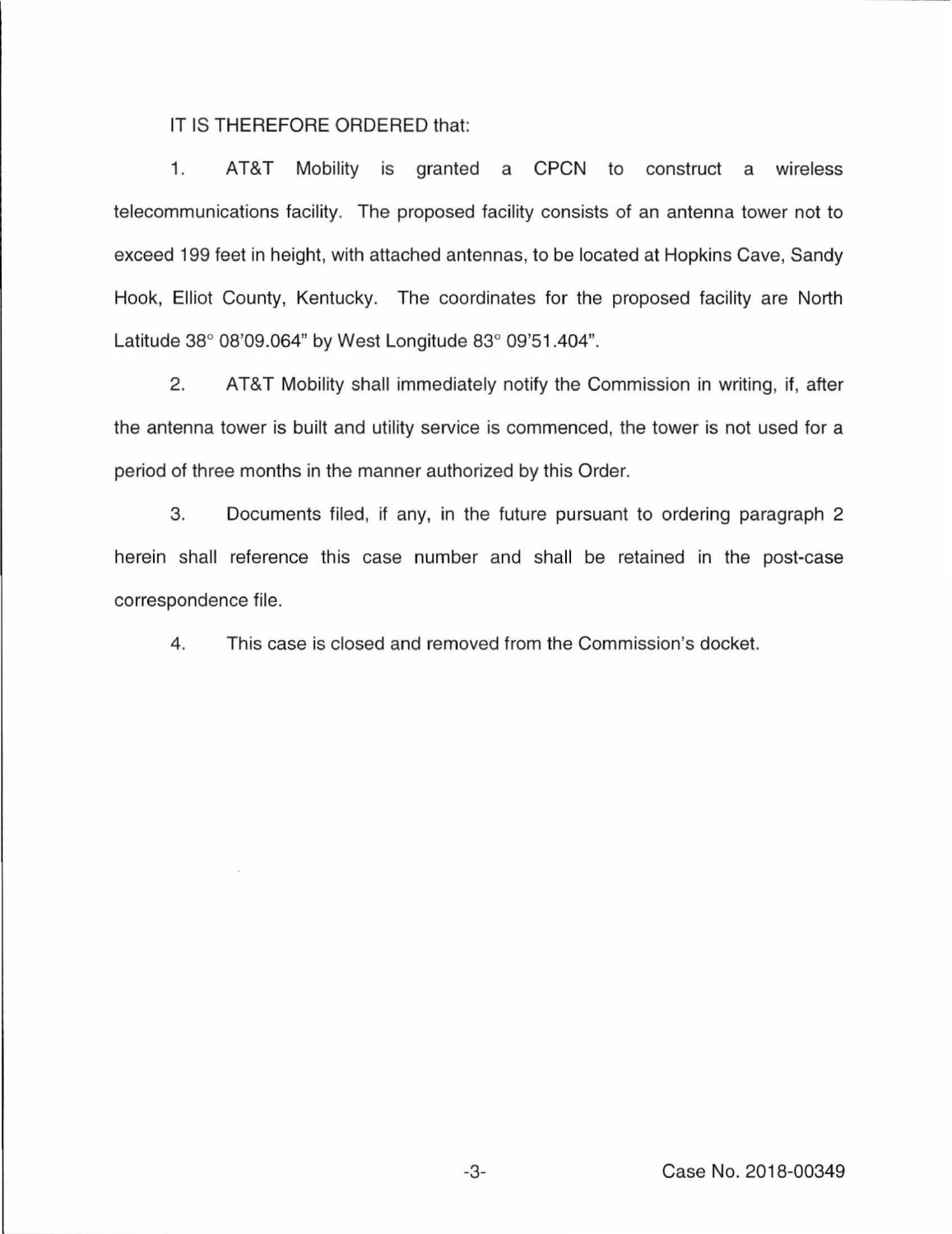By the Commission

|  |  | <b>ENTERED</b><br>FEB 04 2019<br><b>KENTUCKY PUBLIC</b><br>SERVICE COMMISSION |
|--|--|-------------------------------------------------------------------------------|

ATTEST:

Gluer R. Punso

Executive Director